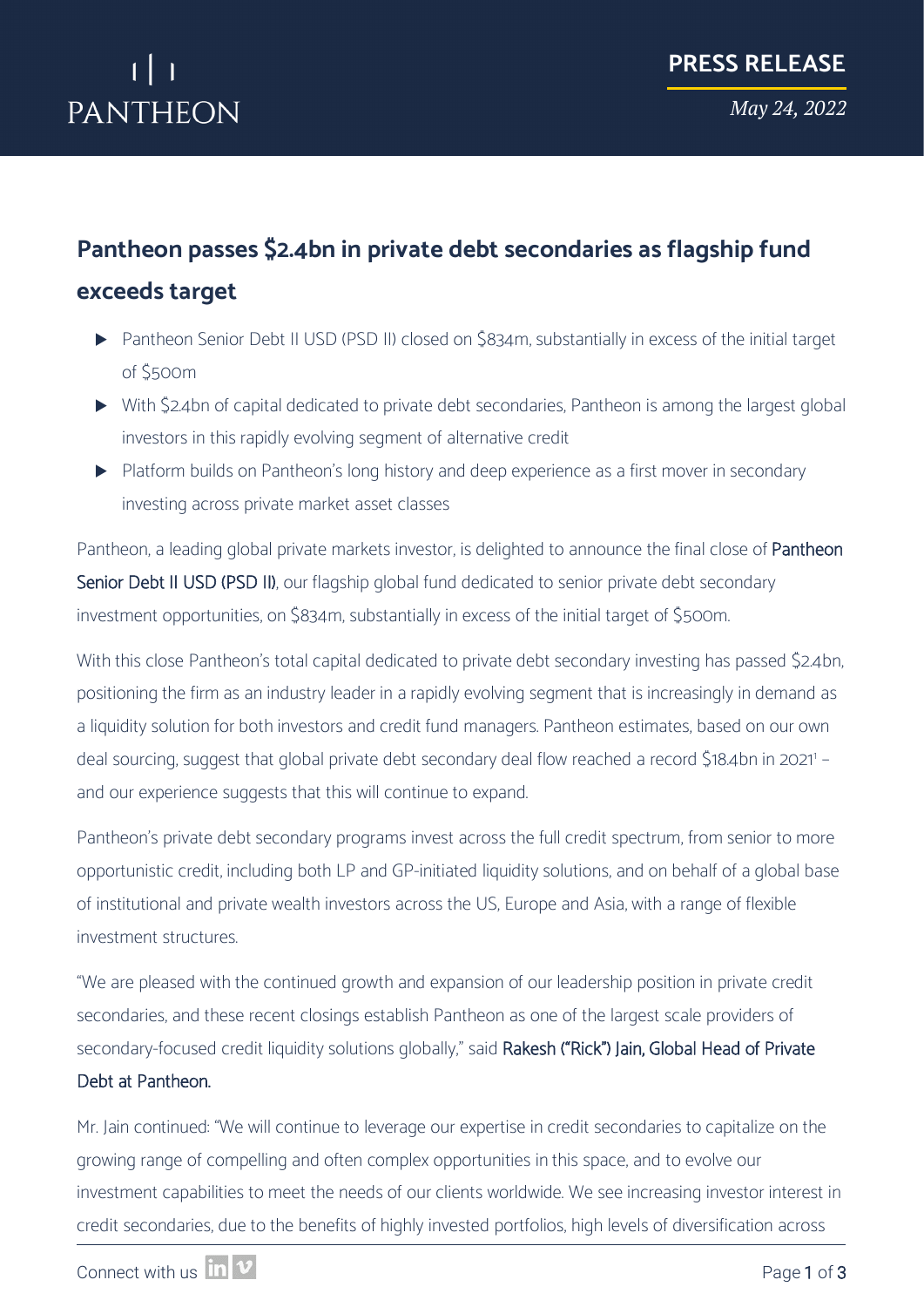# PANTHEON

### **PRESS RELEASE**

company, industry, strategy and vintage year, attractive credit metrics, and shorter durations than what they might experience with other private credit investment alternatives."

Paul Ward, Managing Partner at Pantheon, said: "Pantheon has invested in private debt for 25 years, and since the launch of our dedicated strategy in 2018 our global team of specialists has built a premier franchise in private debt secondary investing globally."

Mr. Ward added: "This development is a key element in our broader and ongoing strategic evolution as a global leader in private market investing, with deep experience and a proven track record across all asset classes and stages, including as a first mover in secondaries across private equity, global infrastructure and private debt."

In aggregate, Pantheon's private debt business, which also includes primary fund investment and co-investment strategies, now has \$4.7bn in assets under management or advice<sup>[2](#page-2-1)</sup>, including more than \$[3](#page-2-2).4bn in new capital raised<sup>3</sup> since it was launched as a dedicated strategy in 2018 as an extension of our established secondaries capabilities.

Pantheon has invested in private equity secondaries since 1988 and in infrastructure secondaries since 2009, with a combined total of \$22.7bn committed to both LP- and GP-led secondary transactions across private equity, infrastructure and private debt<sup>4</sup>.

\*\*\*Ends

#### **Notes to Editors**

#### For further information, please contact:

Ashley Wassall, Head of Client Communications Tel: +44 20 3356 1763 | C: +44 7776 778 620 | Email: [ashley.wassall@pantheon.com](mailto:ashley.wassall@pantheon.com) 

### **About Pantheon**

Pantheon Group\* ("Pantheon") is a leading global private markets firm currently investing on behalf of approximately 865 investors, including public and private pension plans, insurance companies, endowments and foundations. Pantheon has an established reputation across private market asset classes, covering all stages and geographies, and provides investment solutions that include flagship fund offerings, as well as integrated programs and customized solutions.

As of December 31, 2021 Pantheon had \$84.6 billion assets under management and advice and the firm currently has more than 400 employees located across its offices in London, San Francisco, New York, Chicago, Hong